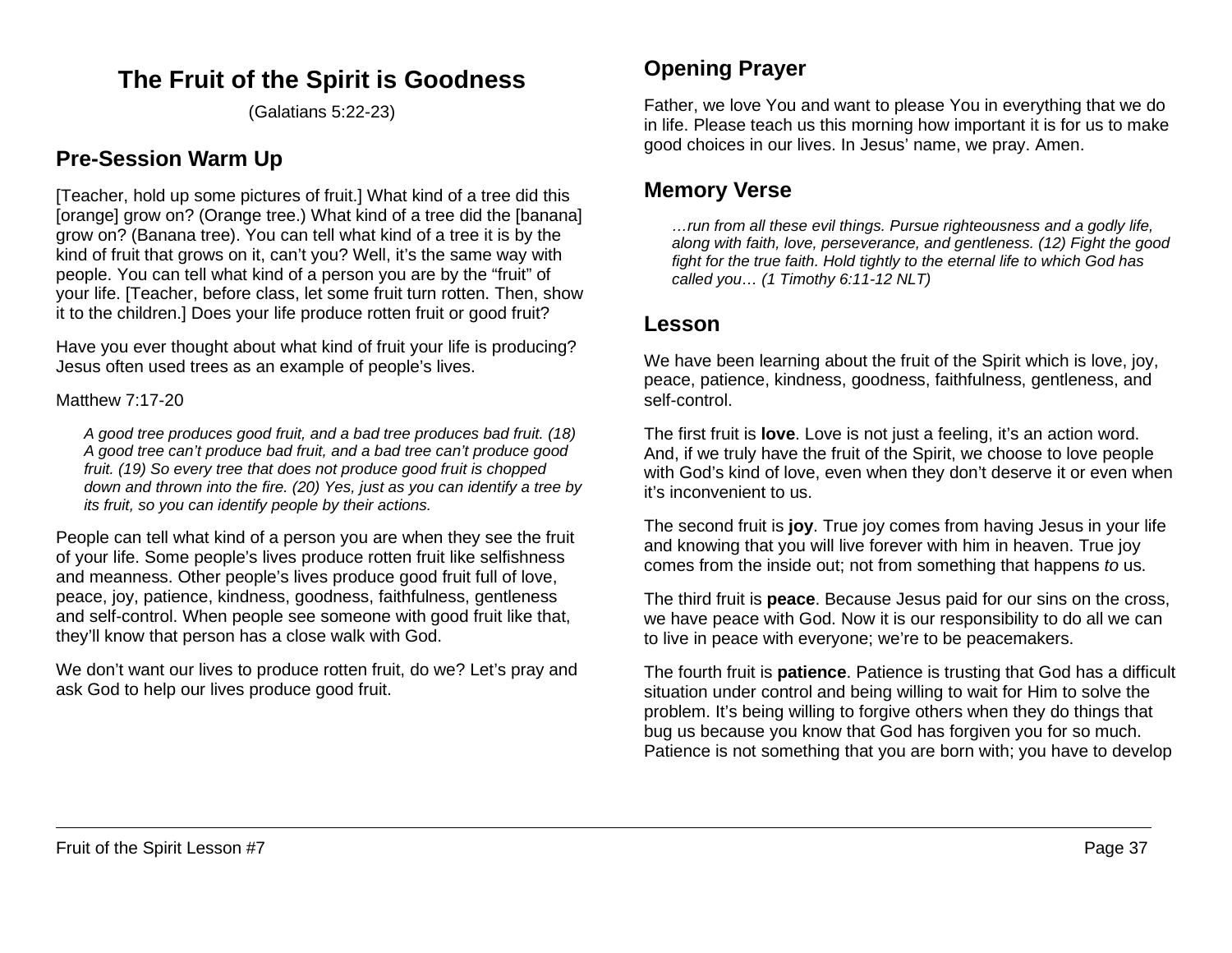it. It takes great courage and faith to wait upon God's timing and for His purposes in your life to be fulfilled.

The fifth fruit is **kindness**. Just like love, joy, peace, and patience; kindness is not just a feeling, it's an action word. God's kind of *kindness* is self-sacrificing; it's having compassion on others and being willing to do something for them without expecting to get anything in return.

### The next fruit is **goodness**.

How many of you have been told by your mom or dad, "*Be a good boy*!" or "*Be a good girl*"? What does that mean exactly? Most of us would say that to be good, you shouldn't do anything that's bad. Goodness involves doing things that are right, but it goes way beyond staying out of trouble. **Doing things God's way, instead of the way everyone else does them, is the definition of real goodness**.

We show goodness by choosing to obey God, even when it is hard. We should be actively looking for opportunities to do what God says is the right thing to do.

That's what Daniel and his friends did when they were taken off to Babylon. Let's turn in our Bibles to the book of Daniel, Chapter 1.

Many years after King David ruled Israel, four boys who were probably about 14 years old, lived in Israel. But, because the Israelites did not remain faithful to God, God allowed them to be captured by the Babylonians.

The armies of Babylon destroyed Jerusalem and took the people captive, including these four boys. They were forced to march all the way to Babylon, 900 miles away, and put into slavery.

Upon arriving in Babylon, King Nebuchadnezzar, the king of Babylon, gave orders to his chief official to choose the best young men from the captives.

#### Daniel 1:4

*"Select only strong, healthy, and good looking young men," he said. "Make sure they are well versed in every branch of learning, are gifted with knowledge and good judgment, and are suited to serve in the royal palace. Train these young men in the languages and literature of Babylon."*

Nebuchadnezzar knew he needed clever men to help him rule the Hebrew people. They were to be taught the language and knowledge of Babylon. They would be trained in philosophy, literature, and astronomy. At the end of three years, they would be ready to enter the King's service as advisors.

Among those chosen were Daniel and his three friends. Now, these boys may have been excited to be chosen; that meant they would not be treated like slaves like all the rest of the people taken to Babylon from Israel. But along with this privilege came problems – they were to be fed from the king's table.

Daniel 1:5

*The king assigned them a daily ration of food and wine from his own kitchens. They were to be trained for three years, and then they would enter the royal service.*

When Daniel and his three friends came into the dining room for their first meal they realized that the food being served was strictly against God's laws. Certain meat, such as pork, is forbidden by the Jewish law. And, there are many special instructions in the Old Testament regarding how to fix food the proper way. The food offered to them had not been prepared according to those laws and therefore would not be right for them to eat.

Also, before eating, the king usually offered his food to the false gods as part of worshiping the idols of the Babylonian people. Eating *that* food would be just like worshiping the idols—not honoring God.

Daniel might have been thinking, "*If we obey the king and eat the food, we will disobey God. But if we don't eat the food, we will disobey*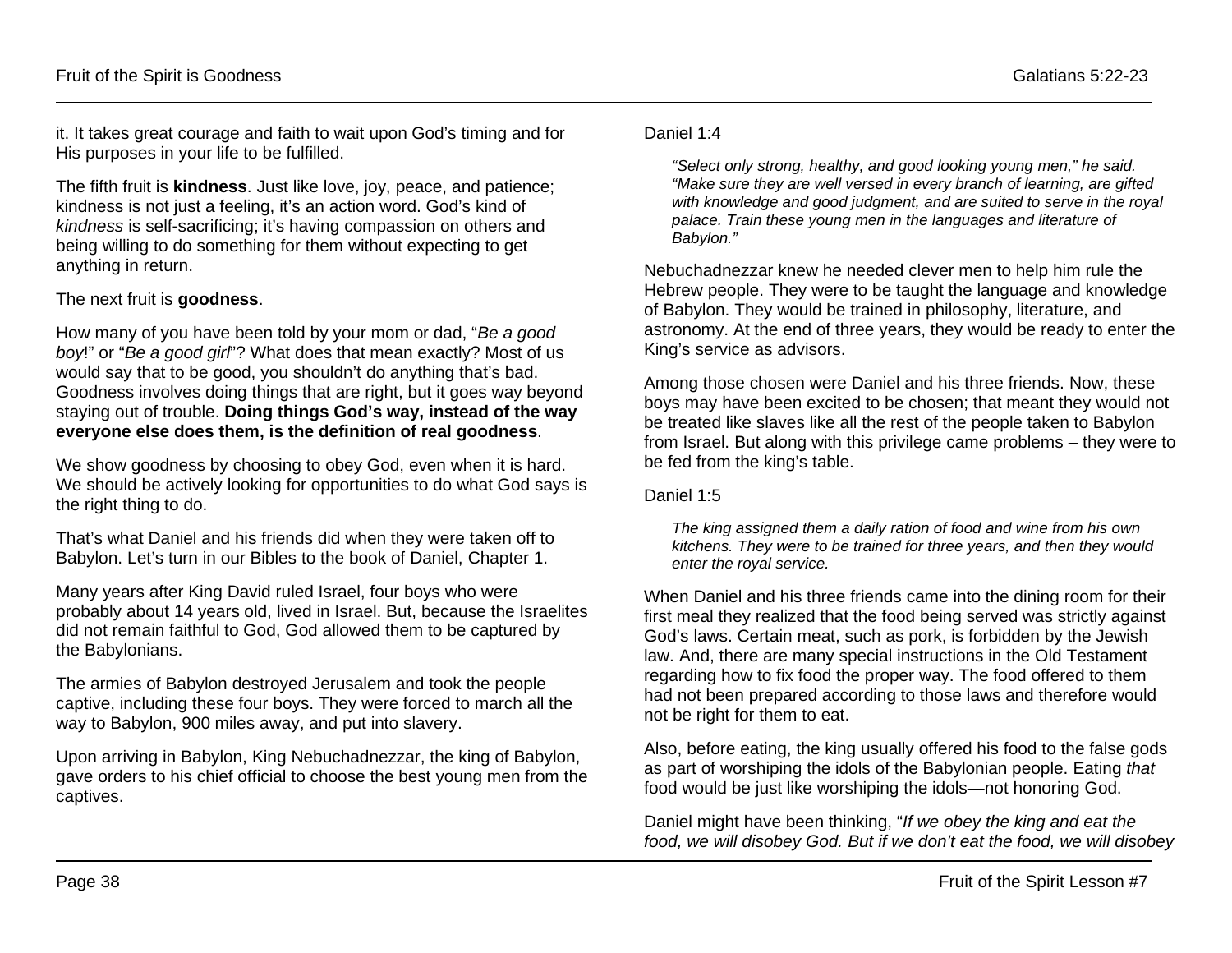*the king and he may have us killed*." This was a tough decision for Daniel to make. It would have been easy for Daniel and his friends just to go ahead and eat the king's food. They might have thought, "*No one will ever know. Our parents are not here and besides, that law is so old-fashioned, and everybody else is doing it… what would they think if we didn't go along with the crowd*?"

Daniel and his friends decided that no matter what happened they would obey God. They knew they must do what is right. God gave Daniel and his friends courage to obey God's rules. That is true *goodness*.

#### Daniel 1:8

*But Daniel was determined not to defile himself by eating the food and wine given to them by the king. He asked the chief of staff for permission not to eat these unacceptable foods.*

The word "*defile*" means to make dirty or impure. Daniel chose not to eat that which he knew would displease God; he chose to do the *good* thing—the right thing.

God wants you to make good choices in your life. You are to purposely keep your life pure and clean so that God can use you for His plans and purposes. You must make a promise to yourself and to God that you will always do what is right and not to give into pressures around you.

It must have been hard for Daniel to keep this promise with the others eating all that fine-looking food. But to eat it would be wrong.

It's easier to resist temptation if you have thought through your beliefs well before the temptation arrives. Daniel and his friends made their decision to be faithful to the laws of God long before they were faced with the king's delicacies, so they did not hesitate to stick with their beliefs.

We get into trouble if we have not previously decided where to draw the line. Before such situations arise, decide on your commitments, then when temptation comes, you will be ready to say, "*No*!"

### Daniel 1:9

*Now God had given the chief of staff both respect and affection for Daniel.*

God blesses those who honor Him. And, He will bless you, too, if you make a commitment to always do what is pleasing to God, no matter what others may think or say about you.

Daniel was determined to obey God. And God gave him an idea. Daniel asked if it would be all right if they had just vegetables to eat and good plain water to drink. He suggested they be put on a 10-day test to see if they stayed strong and healthy.

#### Daniel 1:12-14

*"Please test us for ten days on a diet of vegetables and water," Daniel said. (13) "At the end of the ten days, see how we look compared to the other young men who are eating the king's food. Then make your decision in light of what you see." (14) The attendant agreed to Daniel's suggestion and tested them for ten days.*

The attendant agreed to try the experiment. For ten days, Daniel and the other boys ate nothing but vegetables and drank only water.

#### Daniel 1:15-16

*At the end of the ten days, Daniel and his three friends looked healthier and better nourished than the young men who had been eating the food assigned by the king. (16) So after that, the attendant fed them only vegetables instead of the food and wine provided for the others.*

At the end of the 10-day test they looked fit and were allowed to continue their vegetarian diet for the next three years. And, God gave these four young men more wisdom than the king's own advisors.

Daniel and his friends had made the right choice. God gave them the courage they needed to obey Him. God will give you the strength to make the right choices if you make a decision in your heart to please God in all that you *think*, all that you *say*, and all that you *do*. God will help you say "*No*" to sin and He'll help you choose what is right.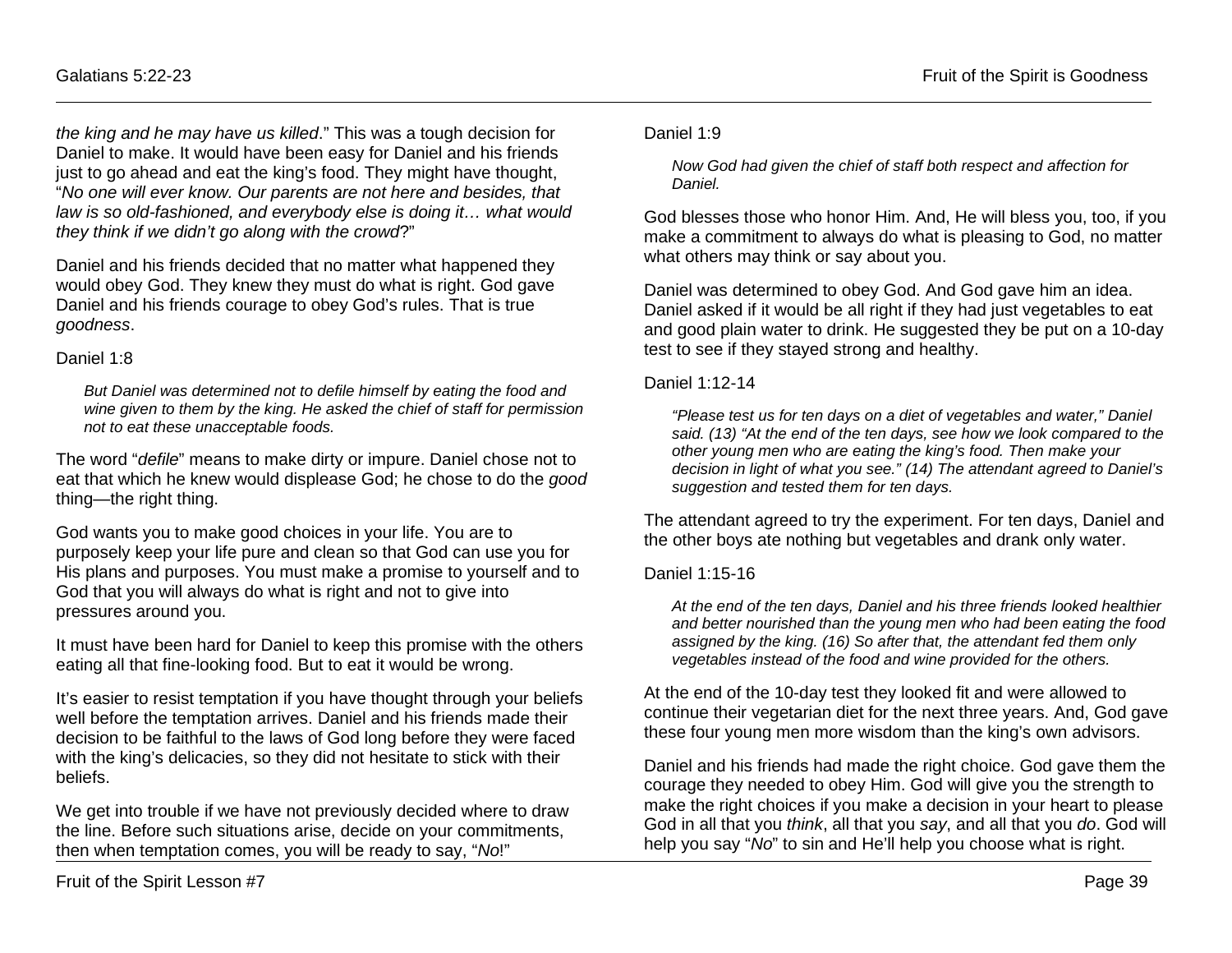It's not always easy to do the right thing. Sometimes it's hard to make a good choice. When might it be hard for you to stand up for what is right? (When everyone else is disobeying God's commands. When you feel tired or angry.)

Sometimes we get tempted to do wrong. We might be afraid that others will make fun of us, or we might not have confidence to do things the other kids aren't going along with. There are times when we don't feel like being kind or loving, but even then – especially then – we are to choose to do the loving thing, and make the right choices.

If we ask, God will help us do what is good and help us obey Him. That's how His fruit of *goodness* grows in our lives.

Daniel and his three friends were only four young men among many Jewish captives. How do you think Daniel and his friends felt during the ten days when all the other boys were eating and drinking at the King's table? Why do you think the other Jewish boys did not stand up for what they knew was right?

How did God honor Daniel and his friends for choosing to do what they knew was good?

Daniel and his friends did the right thing in their school even when no one else around them did. Doing things God's way, instead of the way everyone else does them, is what true *goodness* is.

God is our Father and He is perfectly good. When we choose to do good things, it's a way of telling Him we love Him. And, when you do what is right, it helps others grow in goodness, too.

After all, that's why God plants the seeds of the fruit of the Spirit in us. He wants others to come to know Him by seeing our lives. People will follow your example. So it's important that you do everything you can to grow the fruit of the Spirit in your life.

# **Closing Prayer**

Father, You are good. We know we grow in goodness by spending time with You and thinking about Your goodness. Help us to always choose to do the good and right thing, even when we are the only ones doing what makes You happy. In Jesus' name, Amen.

# **Learning Activities**

### **Craft Corner**

### **Snack**

Apples.

### **Game Center**

### *Playing the Hand You're Dealt*

We've been taking a lot about goodness. Everything good comes from God, because God is good. God wants us to live holy lives – lives set apart from the world. He wants us to live lives that are filled with goodness. But it's not always easy. Let's practice some ways to show goodness.

[Teacher, have kids sit in a circle. Set the deck of "School Situation" cards on the table. Invite a child to pick up a card, read it, and say how he or she would feel in that situation and what the right choice would be in that situation.]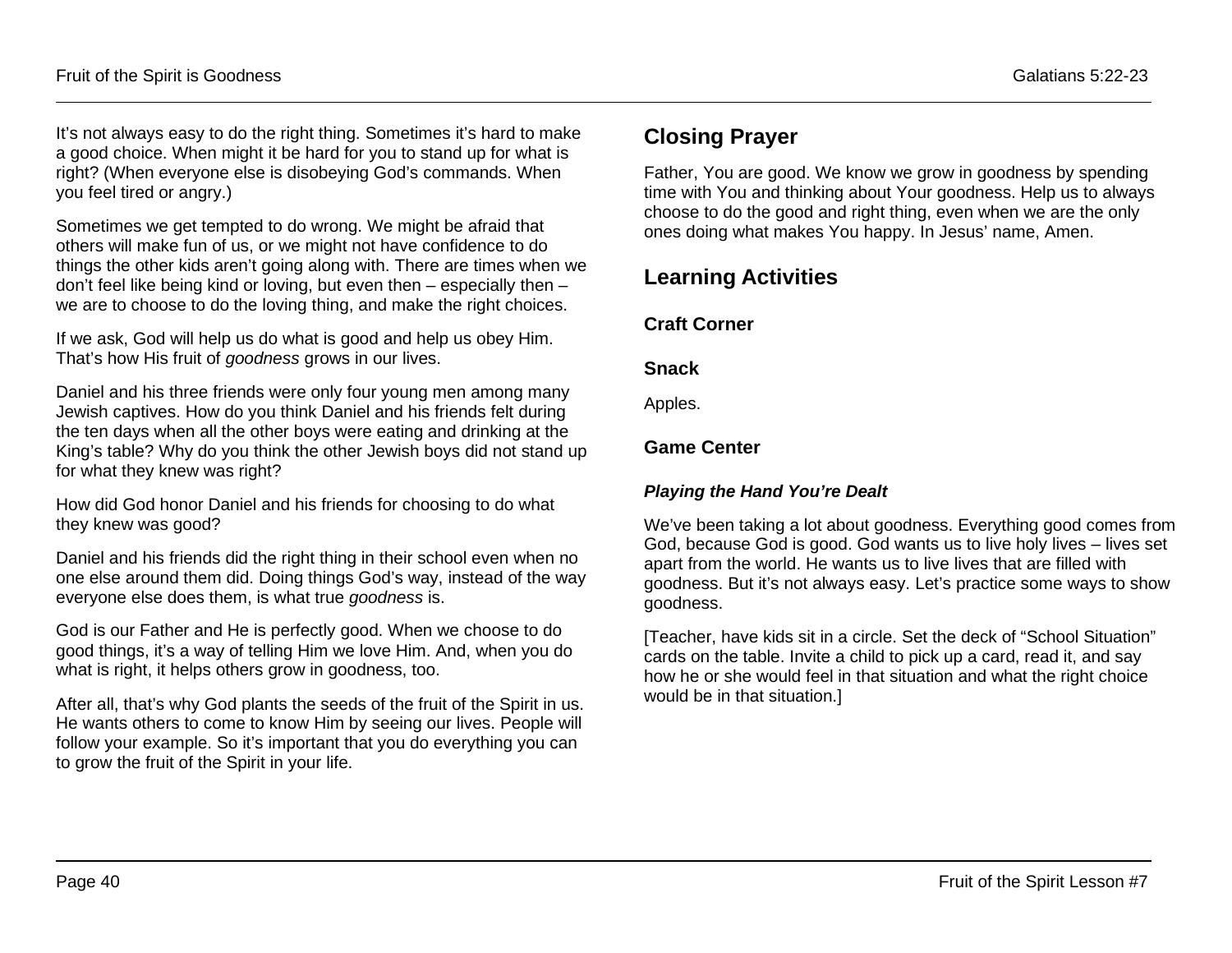| <b>School Situation Cards</b>                                                                                                                                                                                                                                                                                                                                                                                                       |                                                                                                                                                                                                                                                                                                                                                                                 |                                                                                                                                                                                                                                                                                                                                                                                                                                                                                                       |
|-------------------------------------------------------------------------------------------------------------------------------------------------------------------------------------------------------------------------------------------------------------------------------------------------------------------------------------------------------------------------------------------------------------------------------------|---------------------------------------------------------------------------------------------------------------------------------------------------------------------------------------------------------------------------------------------------------------------------------------------------------------------------------------------------------------------------------|-------------------------------------------------------------------------------------------------------------------------------------------------------------------------------------------------------------------------------------------------------------------------------------------------------------------------------------------------------------------------------------------------------------------------------------------------------------------------------------------------------|
| Your best friend asks you to<br>help him cheat on a math test.<br>You want him to keep being<br>your best friend. You could offer<br>to tutor him, but that won't help<br>him on this test.<br>What do you do?                                                                                                                                                                                                                      | You saved your allowance money<br>and did extra chores for weeks so<br>you could buy that special toy. Your<br>family is going to stop at the toy<br>store right after church. Your<br>Sunday school teacher announces<br>that your class is taking a collection<br>for a family who lost everything in a<br>fire. You feel the wad of money in<br>your pocket. What do you do? | It's time for you and your sister<br>to draw chores from the chore<br>Your parents are tired, and<br>they're taking a nap on the<br>jar for the week. You are really<br>couch. They've asked you to be<br>lucky. You drew all the good<br>quiet while they sleep. Name<br>chores while your sister drew all<br>the nasty chores! Do you have<br>three ways you can demonstrate<br>God's goodness to them while<br>opportunities to demonstrate<br>God's goodness in this<br>they sleep.<br>situation? |
| Your teacher is sick. You have a<br>substitute teacher. Everyone is<br>acting badly and trying to get<br>away with everything they can.<br>You want to fit in.<br>What should you do?                                                                                                                                                                                                                                               | Everyone is picking on an<br>unpopular kid in the class. If you<br>are nice to this person, you<br>might be picked on too. How can<br>you show God's goodness to the<br>unpopular kid and to your<br>friends?                                                                                                                                                                   | [Teacher, after each child has had a chance to respond to the<br>situation card, ask:]<br>Would it be hard for you to live out God's goodness in this situation?<br>Why?<br>Sometimes it's easy to imitate God's goodness. Other times it's hard,<br>just as it was hard for Daniel and his friends. But God wants us to<br>imitate His goodness all the time. And God helps us, just as He<br>helped Daniel and his friends.                                                                         |
| You are invited to go to someone's<br>house to watch a video with a lot of<br>violence in it. You really want to see<br>it. However, you know that your<br>parents would be very upset with<br>you if you watched the movie. Why<br>is watching the movie not a good<br>thing to do? Can you think of<br>another thing you and your friend<br>could do together that would be fun<br>for both of you and reflect God's<br>goodness? | You've been busy all day and<br>haven't had a chance to read<br>your Bible or pray. You get a call<br>from your friends. They want to<br>go see a movie and invite you to<br>come along. You know that<br>goodness grows when we spend<br>time with our good God. Think of<br>three different ways you can<br>handle this.                                                      | Or use the following questions in another game of your choice:<br>1. What happened to Daniel and his friends in Babylon? (Chosen to<br>serve the king. Given the kings' food to eat.)<br>2. What did Daniel and his friends choose to do? (To obey God's<br>rules, no matter what.)<br>3. How did Daniel and his three friends look after ten days of only<br>eating vegetables and water? (Stronger than the others.)                                                                                |

4. What are some of God's commands from the Bible? (Love others, don't lie. Care for people who are different from you.)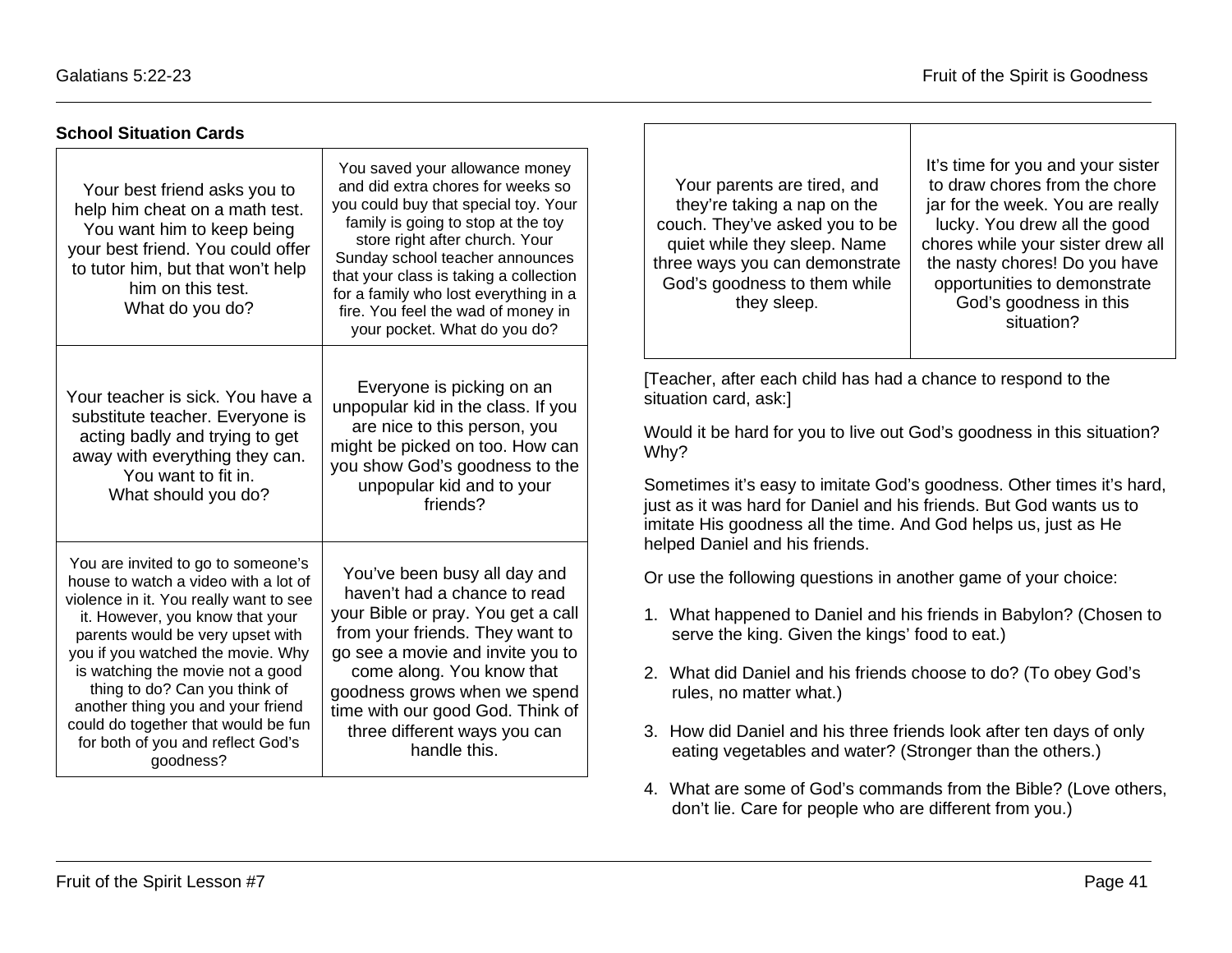- 5. When might it be hard to obey God's commands? (When everyone else is disobeying God's commands. When we don't feel like being kind or loving.)
- 6. How do you think Daniel and his friends felt during the ten days when all the other boys were eating and drinking at the King's table?
- 7. Why do you think the other Jewish boys did not stand up for what they knew was right?

How did God honor Daniel and his friends for choosing to do what they knew was good?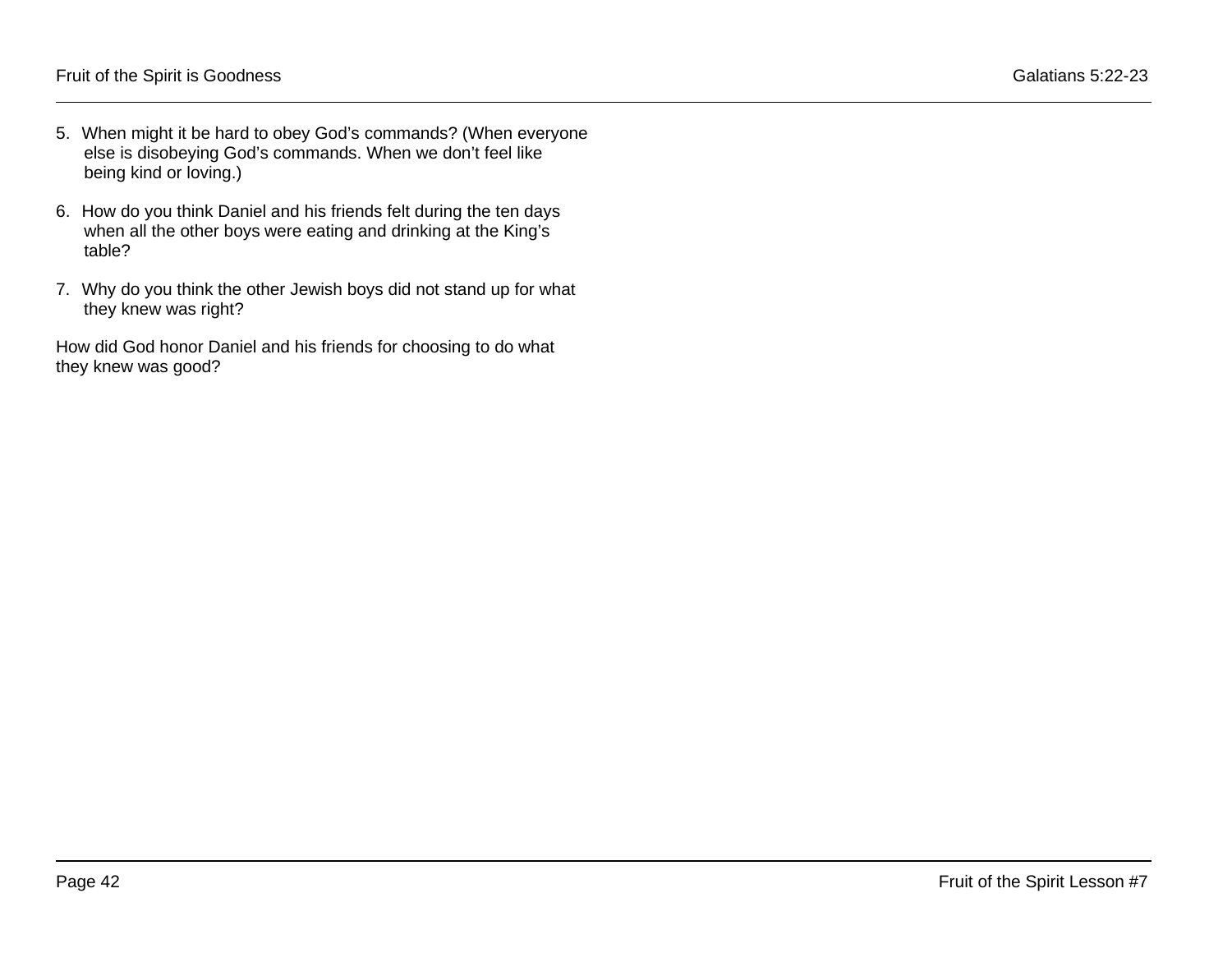The Good Samaritan

story is that Samaritans and Jews were considered enemies!) Read the story in Luke 10:24-37; then Tho story shows kindness better than the story of the Good Samaritan. (The amazing part of this complete the sentences by putting the missing words in the crossword puzzle.



"Who is my 8D?" an expert on the law asked. 13D said, "A man was going down from Jerusalem to 11A his wounds, pouring on oil and wine. Then he put the 3D on his donkey, took him to an 5D and took care of him. The next day he gave two silver 6A to the 9A. 'Look after him,' he said, 'and when I return, I will reimburse you for any extra 10D you may have had? " "Which one was a neighbor to the man?" Jesus asked. The expert on the law replied, "The one who had 3A on him." Jesus told 14A when he fell into the hands of 15A. They stripped him of his 4D, beat him and went away, leaving him half 7A. A 12D saw the man, but passed by on the other 16A. A 17A also saw him, but IA by on the other side. Then a 2D came to where the man was. He took pity on the injured man, him, "Go and do likewise."